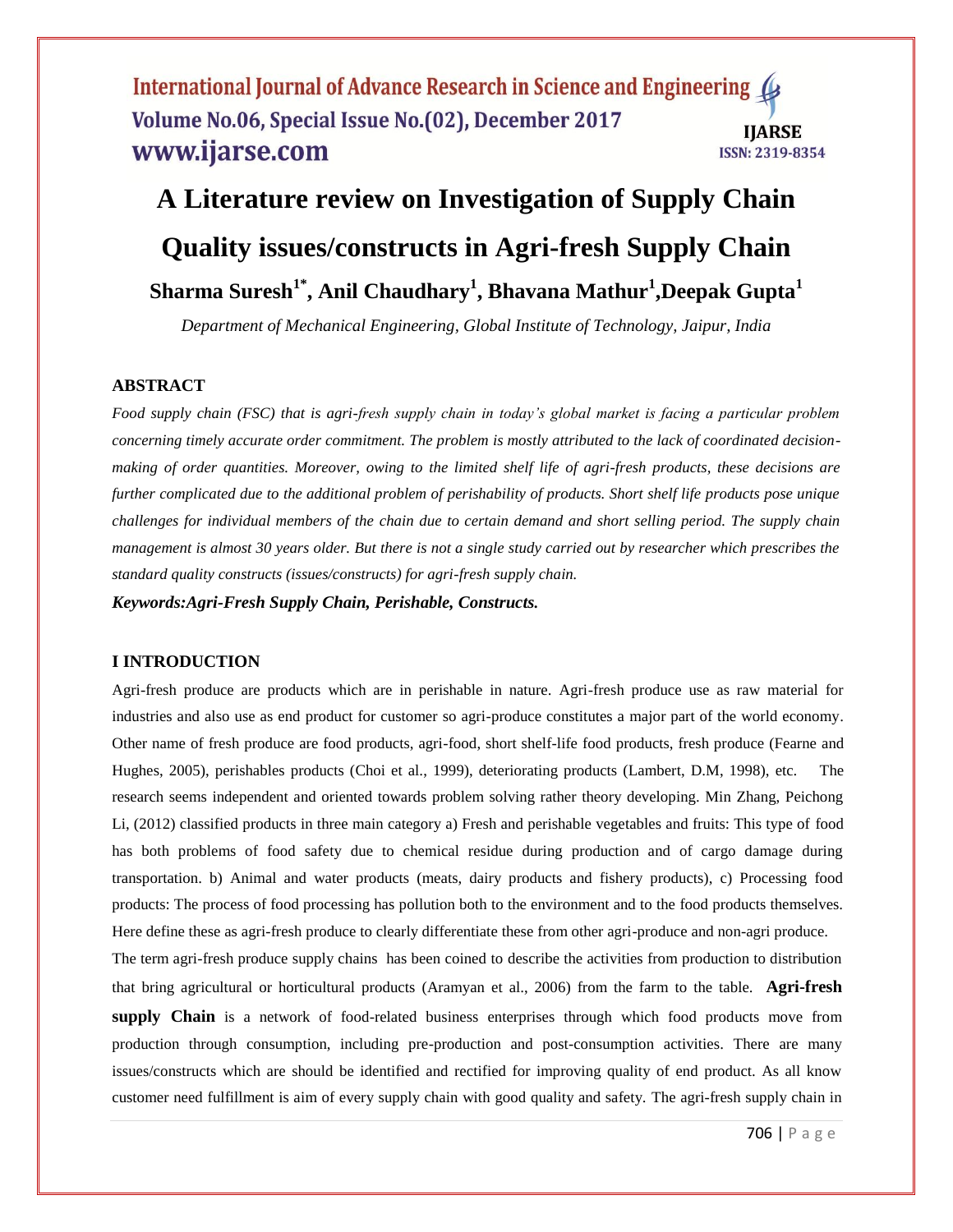# International Journal of Advance Research in Science and Engineering Volume No.06, Special Issue No.(02), December 2017 **IIARSE** www.ijarse.com **ISSN: 2319-8354**

India is very complex with numerous small stakeholders like farmer, wholesaler, retailer etc. They are not connected with proper information network. Each partner works in isolation. Indian products have low yields, which together with inadequate preservation increase the end product costs considerably with lack of suitable processing-grade varieties. There are number of inhibitors which not only affect the efficiency of supply chain but also influence one another significantly. It is therefore, important to understand their mutual relationship so that those inhibitors that are at the root of some more inhibitors (called driving barriers) and those which are most influenced by the others (called driven barriers) can be identified (Shukla and Jharkharia 2012).The former authors are considering one or two issue of quality of supply chain for their case studies (Traceability, Information Sharing, Taste, etc.), may also consider more than one issue while carried out case study. Result shows the different issues/constructs in the agri-fresh produce which may further used for survey in different agri food industries and validate the issues/constructs. Most of the prior literature reviews are focused on a specific issue such as traceability, information sharing and ignore the broader perspective. There exists a need of having a detailed literature review covering all the operational, Logistic, Inventory and Information issues/constructs in agri-fresh supply chain. This review fills this gap in the agri-fresh supply Chain literature. Meredith (1993) defined a literature review as a summary of the existing literature by finding research focus, trends, and issues/constructs. Fink (1998) further modified the definition and defines a literature review as a "systematic, explicit, and reproducible design for identifying, evaluating, and interpreting the existing body of recorded documents". This definition has given emphasis to the review process as well as the desired results. Brewerton and Millward (2001) define a literature review as content analysis, where qualitative and quantitative techniques are used to find the structural and content criteria. Harland et al. (2006) argued that a literature review identifies the conceptual content of the domain and may even contribute to theory development. The critical analysis of the research papers reveals several un-noticed trends in the literature. But, the challenge is in analyzing the whole literature which keeps increasing with the development of the domain. Therefore, we have to put some delimiting criteria to make it possible to provide comprehensive reviews within the defined boundary (Shukla, Jharkharia (2012)).The purpose of a literature review in this study is to find the issues/constructs from Literature from the different researchers. Agri-fresh produce supply chain includes the processes from the production to consumption of agri-fresh Products (Fruits, Vegetables, etc.). Literature review is done by systematically collecting the existing literature over a period of 20 years (1994-2013) and classifying it on the basis of structural attributes such as problem definition, Tools used, Quality Issues/constructs. The literature is also categorized according to the year of publication. The literature on agri-fresh supply chain management describes the reliance of strong and dependable supply chain on the characteristics of these factors, but the influence of interrelationships among the factors on the supply chain efficiency has been hardly taken into account in the literature. If not properly dealt with, these factors can be issues/constructs. The impact of these issues/constructs is a major point of concern that can result loss of quality, hygiene and overall efficiency of a supply chain. Literature review also reveals that especially in Indian context not much independent research has taken place. Kumar (2008) identified commonalities and differences between the supermarket industry and its logistics capabilities in developed and developing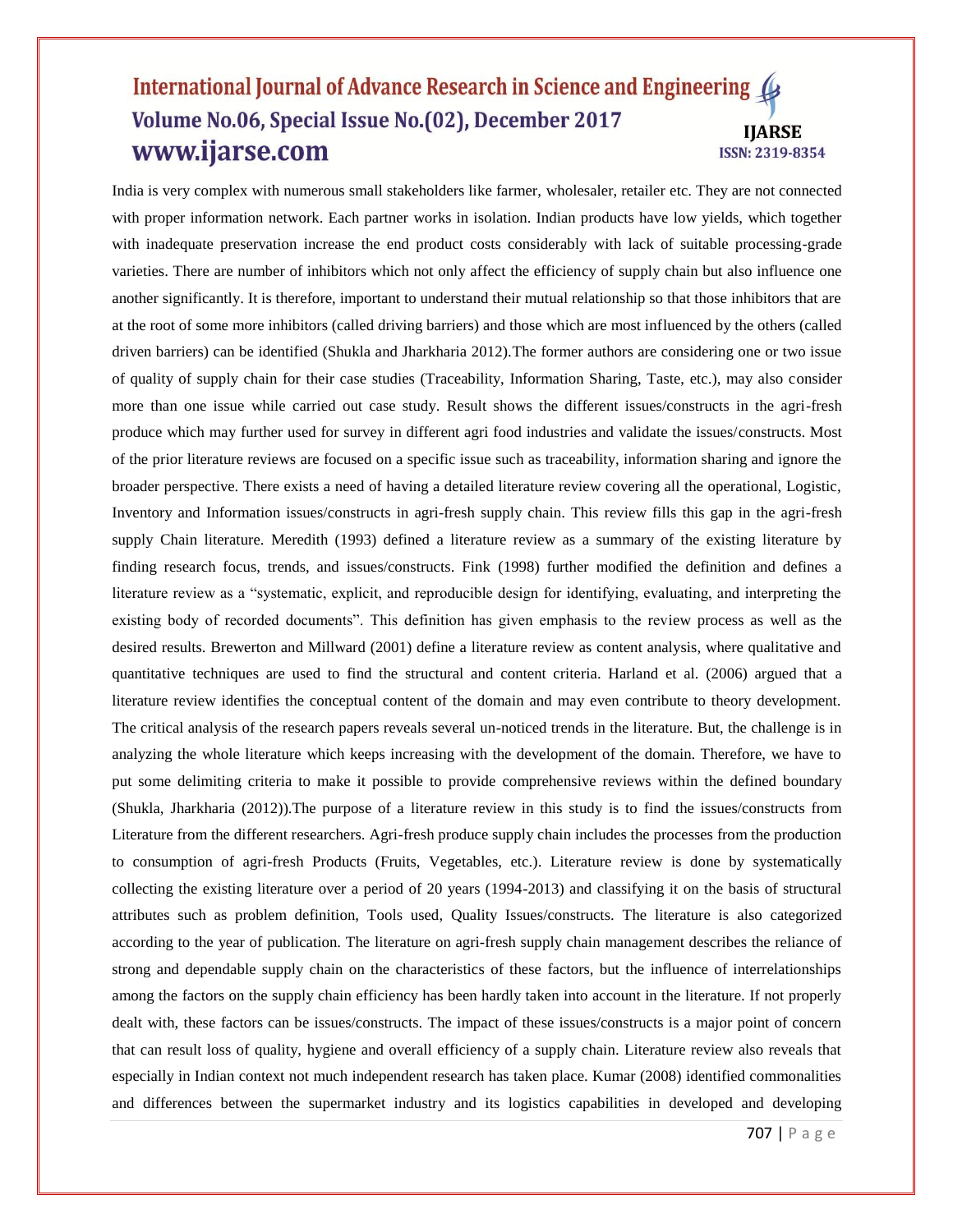# International Journal of Advance Research in Science and Engineering 4 Volume No.06, Special Issue No.(02), December 2017 **IIARSE** www.ijarse.com **ISSN: 2319-8354**

economies. Aramyan (2009) have suggested solutions to post-harvest losses due to gaps in supply chain in India. Khan (2005) elaborated food market in India. Saxena and Sahay (2006) has talked about an inter-regional evaluation of dairy farming systems in India. Wang and Li, 2012gives that quality of fresh products can be considered as a dynamic state that decreases continuously until the point when it is unfit for consumption A large number of intermediaries supplement the lack of infrastructure, but add to the waste and increase the per unit consumption price.

#### **II METHODOLOGY**

Collection of the different Quality Parameters:This collection was based into two main parts. In first part different quality issues were collected from the different literature. In the second part, these quality issues are classified into two segments which are Qualitative and Quantitative.

#### **Selection of Articles:**

The articles were collected from four major management science publishers viz. Science Direct, Taylor & Francis, Emerald Online and Wiley Inter-science (earlier Blackwell Synergy) as majority of well-referred journals of industrial management are found in these databases. Keywords like "supply chain management" and "quality issues" were searched in all four databases.

**Quality Issues Distribution:**These papers were discussed different quality issues followed with agri-fresh food case studies. After studying the papers conclusion came that there were four main quality issues which are Inventory Management, Production Planning, Demand Forecasting and Transportation. On the background of which or by considering the case study in that paper quality issue was classified on the basis of this four main issues and also qualitative and quantitative.

| <b>Author</b>       | Year | Methodology              | <b>Product</b> | <b>Quality issue</b>                |
|---------------------|------|--------------------------|----------------|-------------------------------------|
| Jensen, M.C         | 2013 | case study               | Fruit          | Freshness/Taste                     |
| Wilson N. Et al.    | 1996 | case study               | fresh produce  | logistic<br>performance<br>quality, |
|                     |      |                          |                | measurement                         |
| SilpaSagheer        | 2009 | Focus group              | food and drink | information quality                 |
| Ahumada et al.      | 2009 | case study               | vegetable      | Collaboration                       |
| Aramyan             | 2009 | framework,<br>conceptual | perishable     | Integration                         |
|                     |      | case study               |                |                                     |
| Y.<br>and<br>Zhang, | 2011 | <b>Empirical Study</b>   | Agri-food      | Procurement quality                 |
| Chen                |      |                          |                |                                     |
| Ahmed, A. et al.    | 2005 | case study               |                | Packaging<br>quality,<br>Quality    |
|                     |      |                          | packaged food  | standards of food                   |

**Table1: Quality issues/constructs from Literature Review**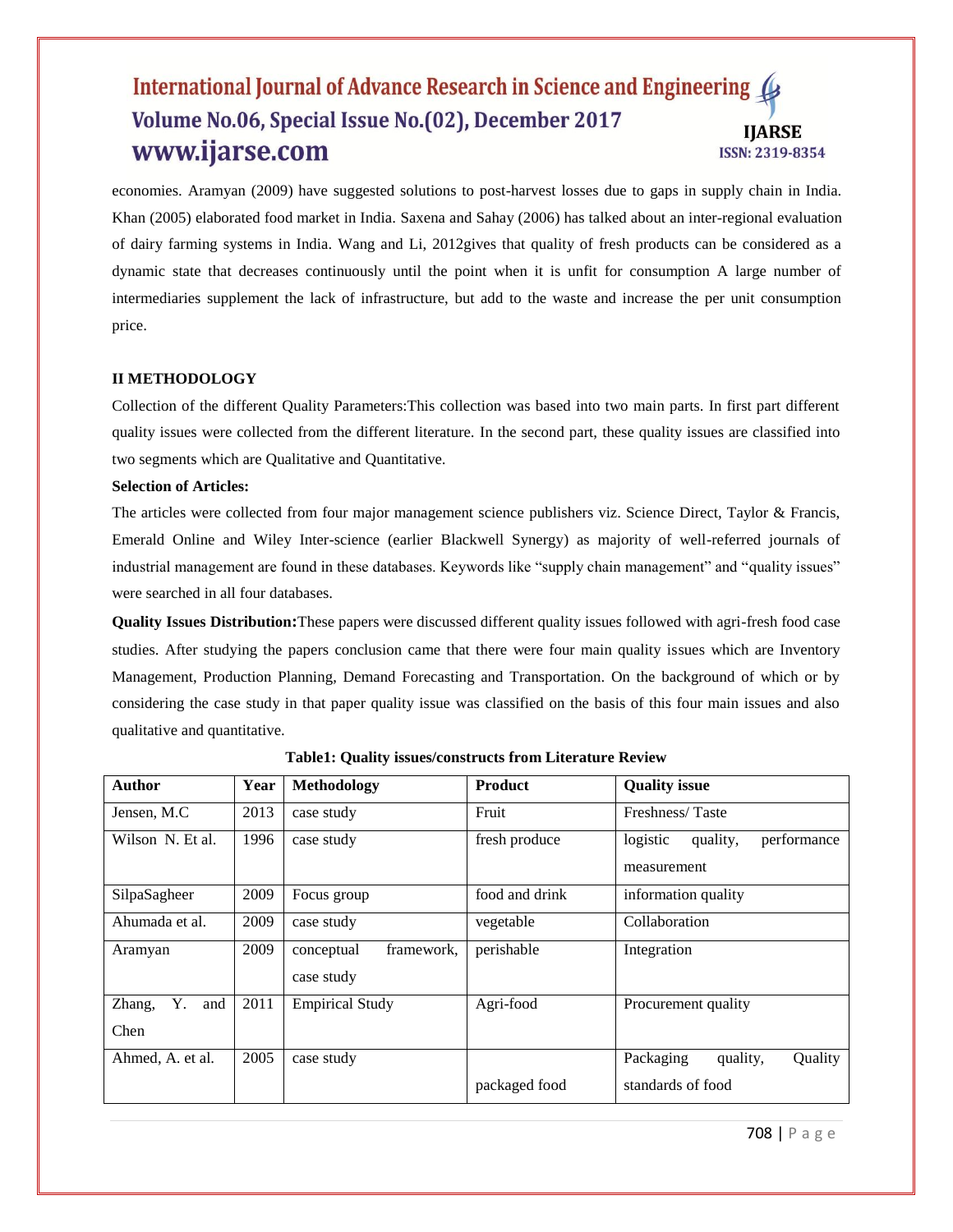# International Journal of Advance Research in Science and Engineering ( Volume No.06, Special Issue No.(02), December 2017 **IJARSE** www.ijarse.com ISSN: 2319-8354

| Manning L.       | 2013              | case study                   | Perishable          | <b>Quality of Certification</b>    |
|------------------|-------------------|------------------------------|---------------------|------------------------------------|
| Reardon, T.      | 2000              | case study                   | processed food      | manufacturer quality standard      |
| Roberta de       | 2012              | case study                   | vegetable           | High competitiveness in Quality    |
| Sebastian et al. | 2008              | case study                   | Nestle,<br>Colgate  | logistic quality                   |
|                  |                   |                              | Palmolive,          |                                    |
|                  |                   |                              | Hindustan Lever     |                                    |
| Shukla<br>and    | 2012              | literature review            | Fruit and vegetable | operation                          |
| Jharkharia       |                   |                              |                     |                                    |
| Poppo L. Et al.  | 2003              | <b>Empirical Study</b>       | Perishable          | supplier selection quality         |
| Yang, H.L.       | $\overline{2011}$ | case study                   |                     | transactions between buyer and     |
|                  |                   |                              | mango, grapes       | producer                           |
| Dorling et al.   | 2005              | <b>Mathematical Modeling</b> |                     | strategic management, Selection    |
|                  |                   |                              | Agri-food           | of supplier                        |
| Aramyan et al.   | 2009              | conceptual<br>framework,     |                     |                                    |
|                  |                   | survey                       | Agri-food           | Procurement quality                |
| Choi             | 1999              | conceptual framework         | fresh produce       | <b>Transaction costs</b>           |
| Hepner et al.    | 2004              | Mathematical modeling        | Agriculture produce | information management             |
| Cook             | 1999              | Conceptual framework         | Perishable          | Raw material quality               |
| Jensen et al.    | 2013              | case study                   | Agriculture produce | Sustainability quality             |
| Hobbs            | 2004              | Mathematical modeling        | agri-food           | Coordination quality, Traceability |
| Cadilhon et al.  | 2005              | case study                   | vegetable           | Variety                            |
| Gyau and Spiller | 2009              | <b>Empirical Study</b>       | fresh produce       | Environmental issue                |
| Raj Kumar et al. | 2010              | case study                   | Potato              | Inter firm co-operation quality    |
| Hamprecht et al. | 2005              | <b>Empirical Study</b>       | Potato              | Raw material quality               |
| Mikkola M.       | 2008              | case study                   | vegetable           | Product quality                    |
|                  |                   |                              |                     | Supplier<br>quality,<br>packaging  |
| Bourlakis M.     | 2012              | <b>Empirical Study</b>       | Agri-food           | quality                            |
| Beverland M.     | 2001              | case Study                   | Fruit               | brand quality                      |
| Manning et al.   | 2005              | case study                   | perishable          | biological quality                 |

# **III CONCLUSION**

Review of literature introduces various aspects of food supply chain management, and presents a state of the art survey of relevant literature. By developing a quality for classification and codification, overall contribution of researchers in individual areas of food supply chain can be found out which helps the new researchers to identify